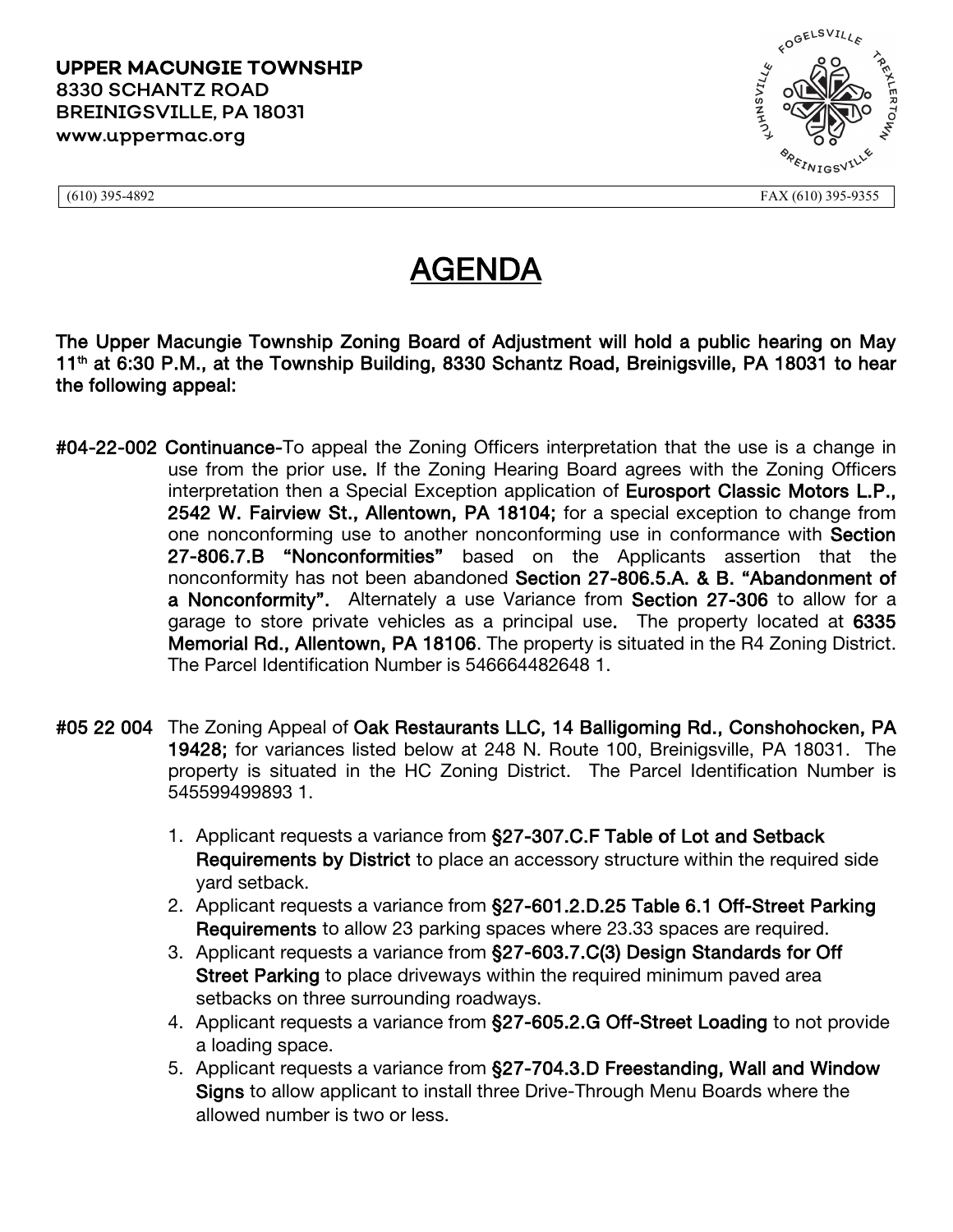- #05 22 006 The Zoning Appeal of Zoe Mattis and Joshua M. Pepe, 60 Werley Road, Allentown, PA 18104-9478; for variances listed below at 60 Werley Road, Allentown, PA 18104- 9478. The property is situated in the R5 Zoning District. The Parcel Identification Number is 547661288175 1.
	- 1. Applicant requests a variance from Definition of "Home Occupation", B. General Home Occupation, (1) persons working on the premises: from a maximum of one nonresident to five nonresidents.
	- 2. Applicant requests a variance from §27-403.4.H.(1).(b) Additional Requirements for Accessory Uses, specifically "Home Occupation" to increase the total amount of floor area of all buildings used for a home occupation from the permitted 25% of the total floor area of the principal dwelling unit (which is 1,400 square feet) to 107.2% or 1,500 square feet.
	- 3. Applicant requests a variance from §27-403.4.H.(1).(e) Additional Requirements for Accessory Uses, specifically "Home Occupation" to allow for the storage of more than two trucks of any type on the lot or on adjacent streets at any period of time to five trucks.
	- 4. Applicant requests a variance from §27-403.4.H.(2).(b) Additional Requirements for Accessory Uses, specifically "Home Occupation" to increase the maximum of one person work on the premises who is not a permanent resident of the dwelling to five nonresidents.
	- 5. Applicant requests a variance from §27-403.4.H.(2).(f) Additional Requirements for Accessory Uses, specifically "Home Occupation" to allow for the use to routinely park more than four vehicles of nonresidents at any one time, from four to five vehicles.
	- 6. Alternately, a Special Exception from § 27-306 Table of Permitted Uses by District to permit Mobile pet grooming as a Principal Use "Home Occupation, General": specifically, to include Garage Household; Parking, off-street, only to serve a use that is in that district; and Other accessory use customary and incidental to a permitted by right, special exception … Principal Use.
	- 7. Alternately, a Special Exception from § 27-306 Table of Permitted Uses by District to permit Mobile Pet Grooming as an Accessory Use "Home Occupation, General": … Accessory Use.